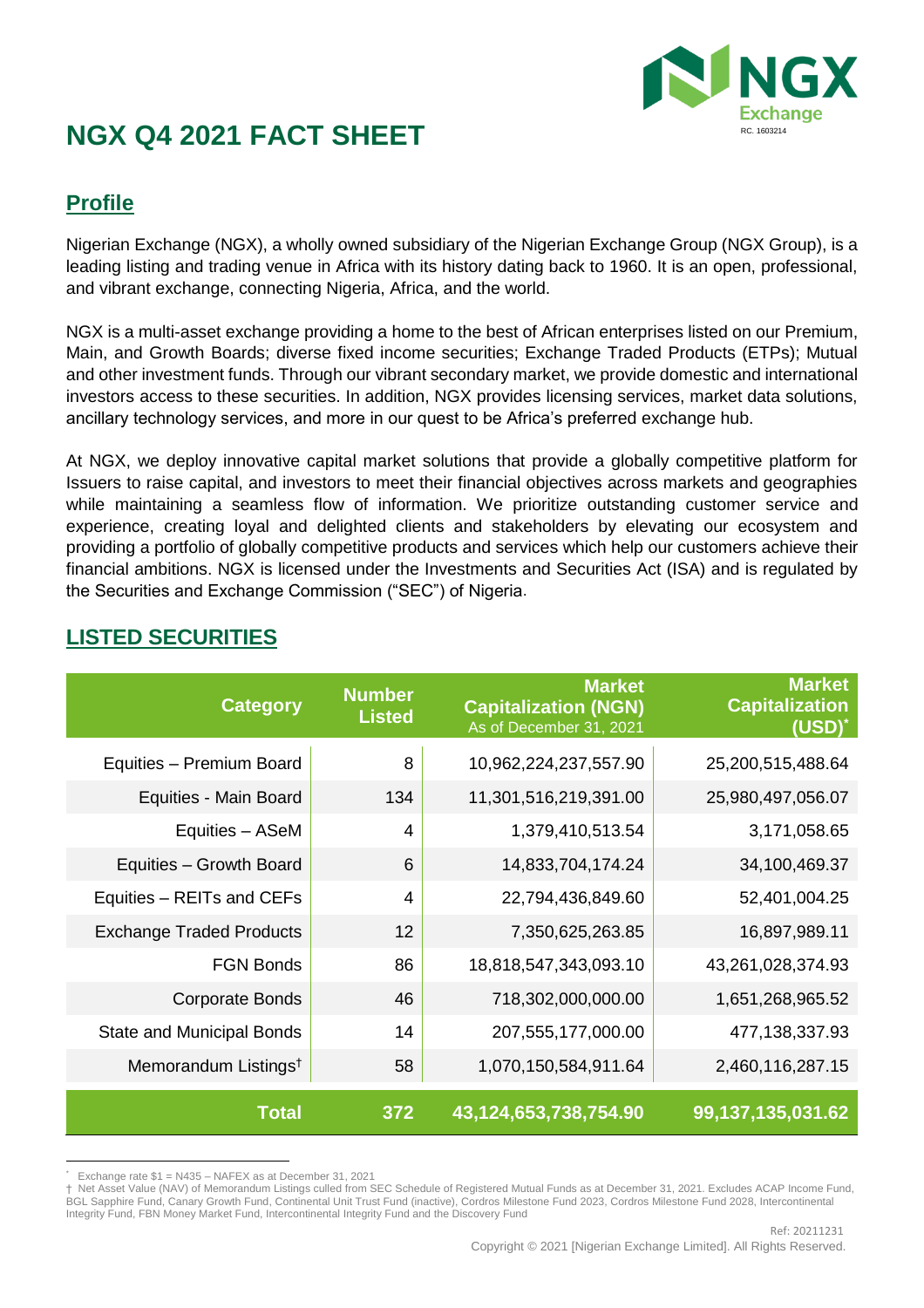

### **FACTS AND FIGURES**

The Exchange's trading hours are from 9:30am to 2:30pm (West Central Africa time). Equities are listed under 11 industry sectors including (i) Agriculture; (ii) Conglomerates; (iii) Construction/Real Estate; (iv) Consumer Goods; (v) Financial Services; (vi) Healthcare; (vii) ICT; (viii) Industrial Goods; (ix) Natural Resources; (x) Oil and Gas; and (xi) Services. NGX has 15 indices that track market and sector performance; they consist of NGX All Share Index (ASI), NGX 30 Index, NGX Pension Index, NGX Banking Index, NGX Consumer Goods Index, NGX Industrial Index, NGX Insurance Index, NGX Oil and Gas Index, NGX Lotus Islamic Index, NGX Premium Board Index, NGX Main Board Index, NGX ASeM Index, NGX Corporate Governance (CG) Index, NGX Growth Index, and NGX Sovereign Bond Index. The main index is NGX 30 Index.

**The Exchange experienced a bullish run in Q4'2021 as seen in the diagram below, ending on a strong note, with the ASI at 42,716.44 points. This was impacted by series of events that occurred during the year; from rising fixed income (FI) yields to global oil price recovery, recurring foreign exchange (FX) concerns, and a rollercoaster comeback of the COVID'19 variants. Fixed-income rates rose from historic lows in 2021, owing to changes in market dynamics and market regulators' actions.**

**However, trading activities reduced significantly in Q4 2021 when compared with the corresponding period Q4 2020. The total volume and value of securities traded decreased by 37.45% and 31.95% respectively. The average daily volume traded in the quarter was 395.09 million units, while the average daily value traded was N4.59 billion (\$10.54 million). At the end of the quarter, the equity turnover velocity was 5.09%.**

Visit Nigerian Exchange Group website a[t www.ngxgroup.com](http://www.ngxgroup.com/) for more information, or contact us via email at [contactcenter@ngxgroup.com](mailto:contactcenter@ngxgroup.com)







*Figure 2: ASI Market Capitalization movement for Quarter 4, 2021*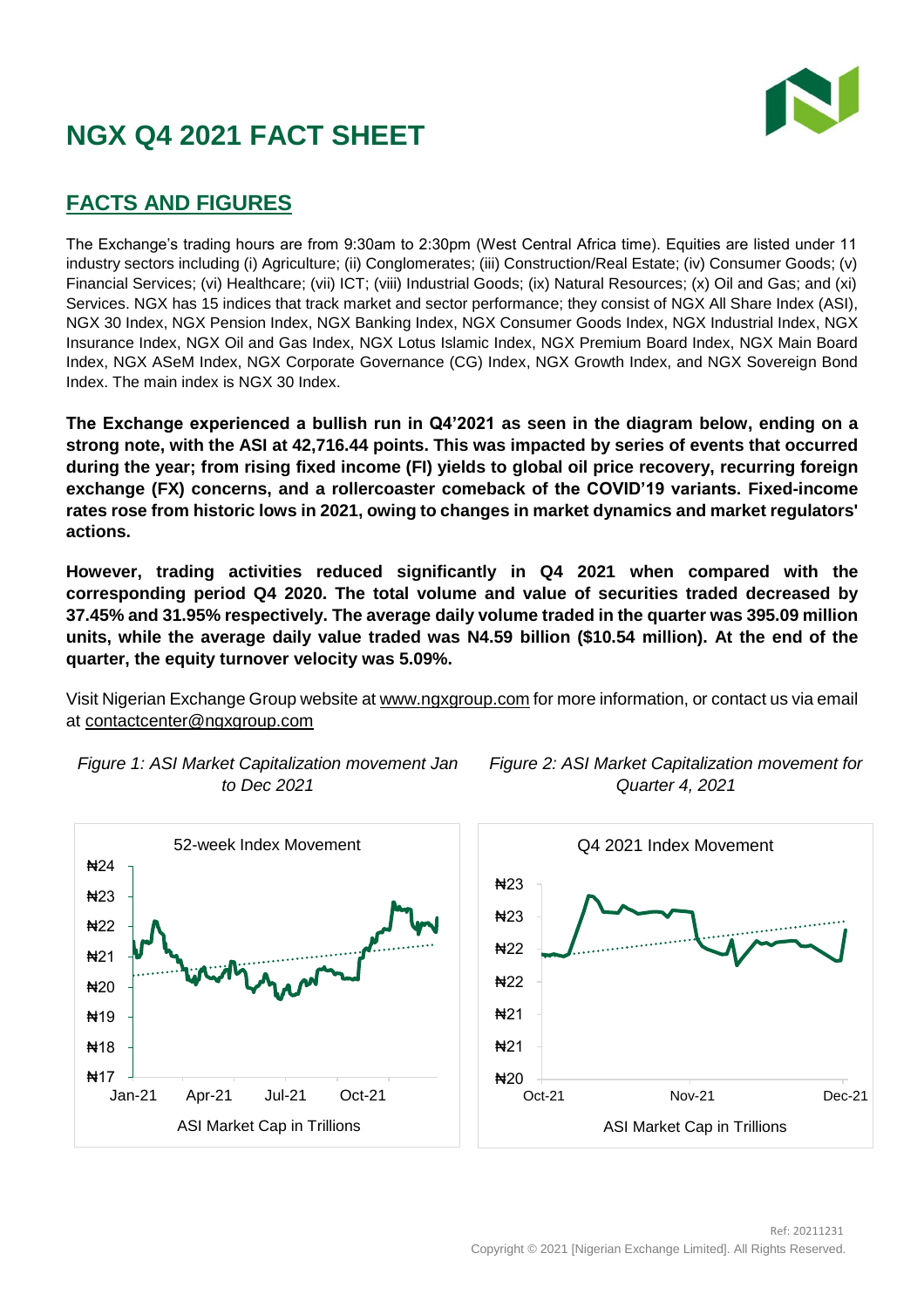

## **TABLE 1: MARKET SNAPSHOT**

|                                                 | Q4 2021<br>(Dec-2021)     | 52-Week Change<br>(Jan-2021 to Dec-2021) |
|-------------------------------------------------|---------------------------|------------------------------------------|
|                                                 | N43.12 tn                 |                                          |
| Total Market Capitalization <sup>‡</sup>        | \$99.14 bn                | 8.54%                                    |
| Equities Market Capitalization <sup>§</sup>     | N22.30 tn                 | 5.89%                                    |
|                                                 | \$51.27 bn<br>N7.35 bn    |                                          |
| <b>ETF Market Capitalization</b>                | \$16.90 mn                | $-70.01%$                                |
| <b>Bonds Market Capitalization</b>              | N19.74 tn                 | 12.81%                                   |
| NGX-30 Index                                    | \$45.39 bn                | 5.01%                                    |
| All Share Index                                 | 1,722.30<br>42,716.44     | 6.07%                                    |
| NGX Premium Board Index                         | 4,167.78                  | 20.08%                                   |
| NGX Main Board Index                            | 1,748.37                  | 56.95%                                   |
| <b>NGX ASEM Index</b>                           | 670.65                    | $-8.11%$                                 |
| <b>NGX Pension Index</b>                        | 1,624.09                  | 16.96%                                   |
| NGX Banking Index                               | 406.07                    | 3.32%                                    |
| NGX Consumer Goods Index                        | 589.28                    | 2.78%                                    |
| NGX Insurance Index                             | 198.11                    | 4.54%                                    |
| NGX Oil/Gas Index                               | 345.01                    | 52.52%                                   |
| NGX Lotus Islamic Index                         | 3,009.51                  | 5.74%                                    |
| <b>NGX Industrial Index</b>                     | 2,008.30                  | $-2.15%$                                 |
| NGX Corporate Governance Index                  | 1,278.00                  | 4.70%                                    |
| NGX-Afrinvest Banking Value Index               | 1,038.82                  | $-6.68%$                                 |
| NGX-Afrinvest High Dividend Yield               | 2,559.43                  | 26.84%                                   |
| NGX Meristem Growth Index                       | 1,805.02                  | 9.12%                                    |
| <b>NGX Meristem Value Index</b>                 | 2,134.95                  | 15.32%                                   |
| <b>NGX Growth Index</b>                         | 1,269.66                  |                                          |
| NGX Sovereign Bond Index                        | 860.95                    |                                          |
| Total Volume (Q4)                               | 24.50 bn                  | $-37.45%$                                |
| Total Value Traded (Q4)                         | N284.33 bn<br>\$653.62 mn | $-31.95%$                                |
| Avg. Daily Volume (Q4)                          | 395.10 mn                 | $-37.45%$                                |
|                                                 | N2.35 bn                  |                                          |
| Avg. Daily Value Traded (Q4)                    | \$4.59 mn                 | $-31.95%$                                |
| Avg. Daily Transactions (Q4)                    | 4,266.44                  | $-24.58%$                                |
| Turnover Velocity (Q4)<br>$-$ Equities $(\%)^*$ | 5.09                      |                                          |
| No. of Listed Companies                         | 152                       |                                          |
| No. of Preference Shares                        |                           |                                          |
| No. of Listed Investment Funds <sup>††</sup>    | 4                         |                                          |
| No. of Listed Equities                          | 156                       |                                          |
| No. of Listed Bonds                             | 146                       |                                          |
| No. of Listed ETFs                              | 12                        |                                          |
| No. of Listed Securities                        | 372                       |                                          |
| No. of Trading Days                             | 62                        |                                          |
| Exchange Rate (Naira:USD)                       | 435                       |                                          |
|                                                 |                           |                                          |

 ‡ Figure includes equities, ETFs, bonds, and memorandum listings.

<sup>§</sup> Figure includes shares listed on the Premium Board, Main Board, Growth Board, ASeM Board and REITs.

<sup>\*\*</sup> Total Equity value traded (turnover) divided by Equities market capitalization (WFE).

<sup>††</sup> Investment funds include unit trusts and closed-end funds.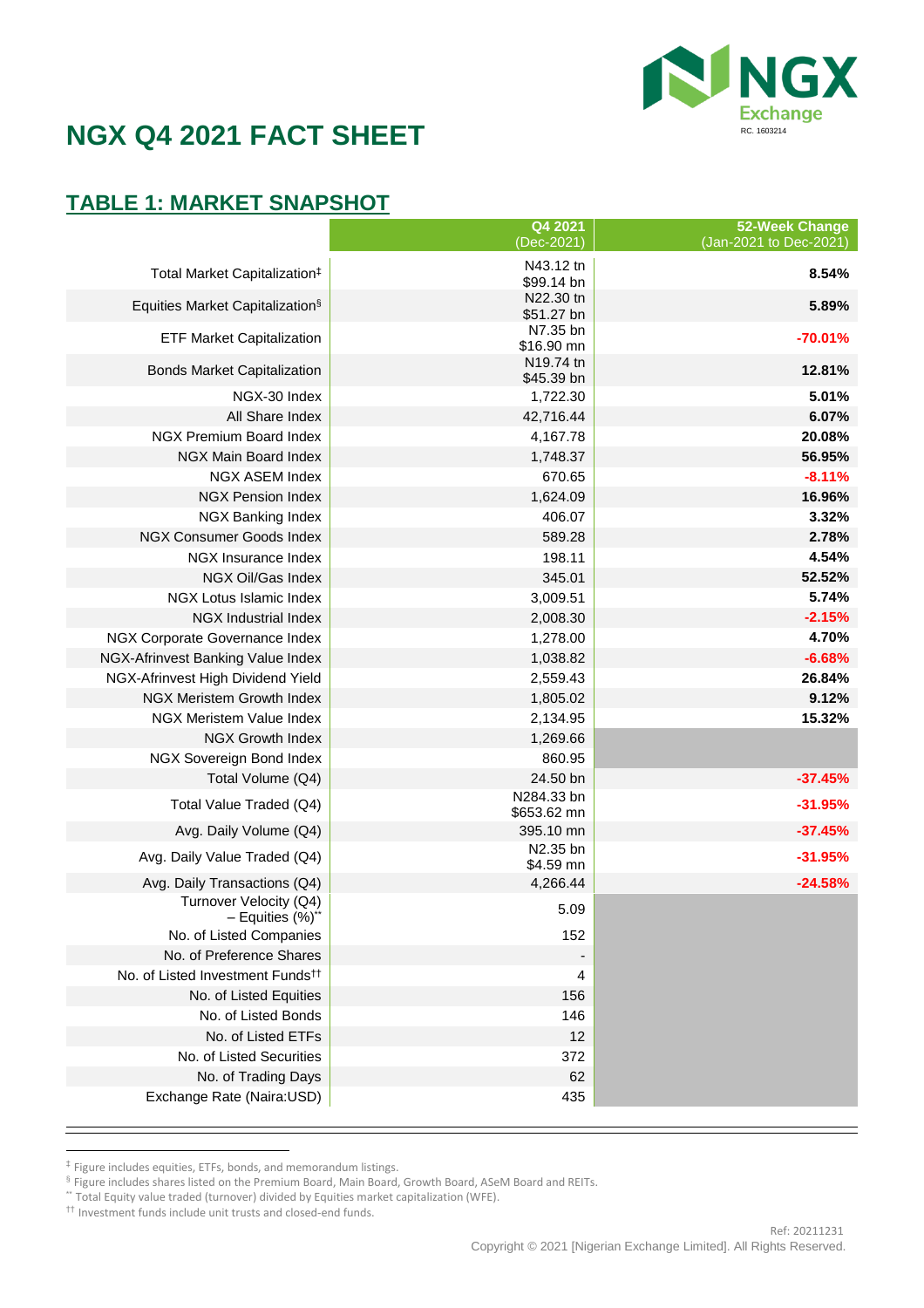

### **TABLE 2: PERFORMANCE BY SECTOR AND CAPITALIZATION**

<span id="page-3-0"></span>

| <b>By Industry Sector##</b>     | Q4 2021<br>(Dec-2021)     | <b>52-Week Change</b><br>(Jan-2021 to Dec-2021) |
|---------------------------------|---------------------------|-------------------------------------------------|
| <b>Agriculture</b>              | N239.06 bn<br>\$549.57 mn | 39.09%                                          |
| <b>Conglomerates</b>            | N68.97 bn<br>\$158.55 mn  | 12.35%                                          |
| <b>Construction/Real Estate</b> | N87.76 bn<br>\$201.75 mn  | 26.44%                                          |
| <b>Consumer Goods</b>           | N2.42 tn<br>\$5.57 bn     | 2.84%                                           |
| <b>Financial Services</b>       | N3.95 tn<br>\$9.07 bn     | 2.50%                                           |
| <b>Healthcare</b>               | N36.68 bn<br>\$84.32 mn   | 8.66%                                           |
| <b>ICT</b>                      | N7.62 tn<br>\$17.51 bn    | 14.06%                                          |
| <b>Industrial Goods</b>         | N7.19 tn<br>\$16.54 bn    | $-1.26%$                                        |
| <b>Natural Resources</b>        | N6.45 bn<br>\$14.82 mn    | $-3.70%$                                        |
| Oil & Gas                       | N558.96 bn<br>\$1.28 bn   | 22.28%                                          |
| <b>Services</b>                 | N124.61 bn<br>\$286.47 mn | 33.78%                                          |
|                                 |                           |                                                 |

| <b>By Capitalization#1</b>            | Q4 2021<br>(Dec-2021)   | 52-Week Change<br>(Jan-2021 to Dec-2021) |
|---------------------------------------|-------------------------|------------------------------------------|
| Large Cap $(>\$ \$1 billion)          | N17.50 tn<br>\$40.24 bn | 1.10%                                    |
| Mid Cap (\$150 million - \$1 billion) | N3.62 tn<br>$$8.32$ bn  | 32.29%                                   |
| Small Cap (< \$150 million)           | N1.18 tn<br>$$16.19$ bn | 16.19%                                   |

 $\overline{a}$ 

<sup>‡‡</sup> Exchange rate \$1 = N435.00 – NAFEX as at December 31, 2021